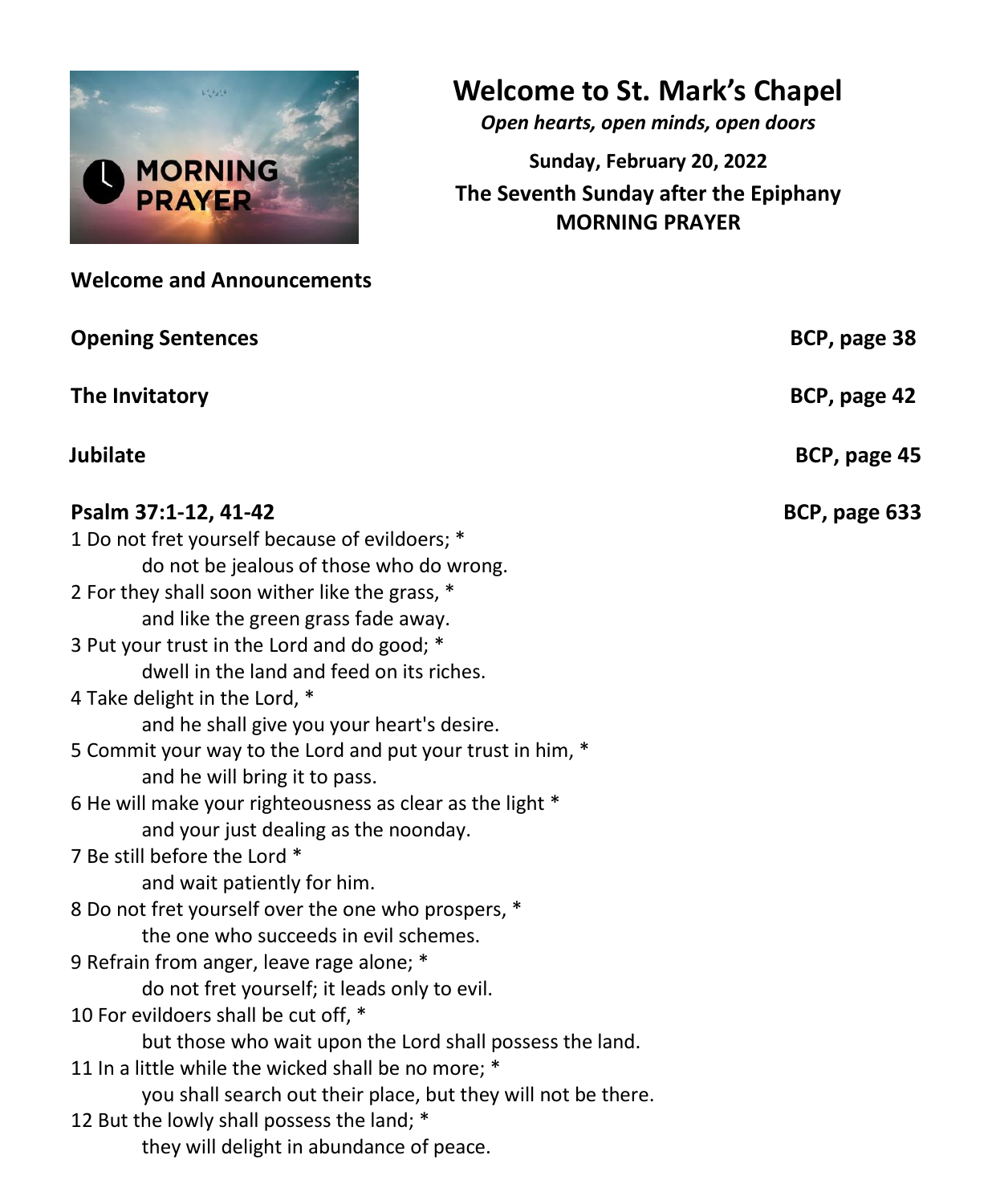41 But the deliverance of the righteous comes from the Lord; \* he is their stronghold in time of trouble.

42 The Lord will help them and rescue them; \*

he will rescue them from the wicked and deliver them, because they seek refuge in him.

# **Genesis 45:3-11, 15**

Joseph said to his brothers, "I am Joseph. Is my father still alive?" But his brothers could not answer him, so dismayed were they at his presence. Then Joseph said to his brothers, "Come closer to me." And they came closer. He said, "I am your brother, Joseph, whom you sold into Egypt. And now do not be distressed, or angry with yourselves, because you sold me here; for God sent me before you to preserve life. For the famine has been in the land these two years; and there are five more years in which there will be neither plowing nor harvest. God sent me before you to preserve for you a remnant on earth, and to keep alive for you many survivors. So it was not you who sent me here, but God; he has made me a father to Pharaoh, and lord of all his house and ruler over all the land of Egypt. Hurry and go up to my father and say to him, 'Thus says your son Joseph, God has made me lord of all Egypt; come down to me, do not delay. You shall settle in the land of Goshen, and you shall be near me, you and your children and your children's children, as well as your flocks, your herds, and all that you have. I will provide for you there--since there are five more years of famine to come--so that you and your household, and all that you have, will not come to poverty.'" And he kissed all his brothers and wept upon them; and after that his brothers talked with him.

*Reader:* The Word of the Lord. *People:* **Thanks be to God.** 

## **Canticle 4** *The Song of Zachariah* **BCP, page 50**

## **1 Corinthians 15:35-38,42-50**

Someone will ask, "How are the dead raised? With what kind of body do they come?" Fool! What you sow does not come to life unless it dies. And as for what you sow, you do not sow the body that is to be, but a bare seed, perhaps of wheat or of some other grain. But God gives it a body as he has chosen, and to each kind of seed its own body. So it is with the resurrection of the dead. What is sown is perishable, what is raised is imperishable. It is sown in dishonor, it is raised in glory. It is sown in weakness, it is raised in power. It is sown a physical body, it is raised a spiritual body. If there is a physical body, there is also a spiritual body. Thus it is written, "The first man, Adam, became a living being"; the last Adam became a life-giving spirit. But it is not the spiritual that is first, but the physical, and then the spiritual. The first man was from the earth, a man of dust; the second man is from heaven. As was the man of dust, so are those who are of the dust; and as is the man of heaven, so are those who are of heaven. Just as we have borne the image of the man of dust, we will also bear the image of the man of heaven. What I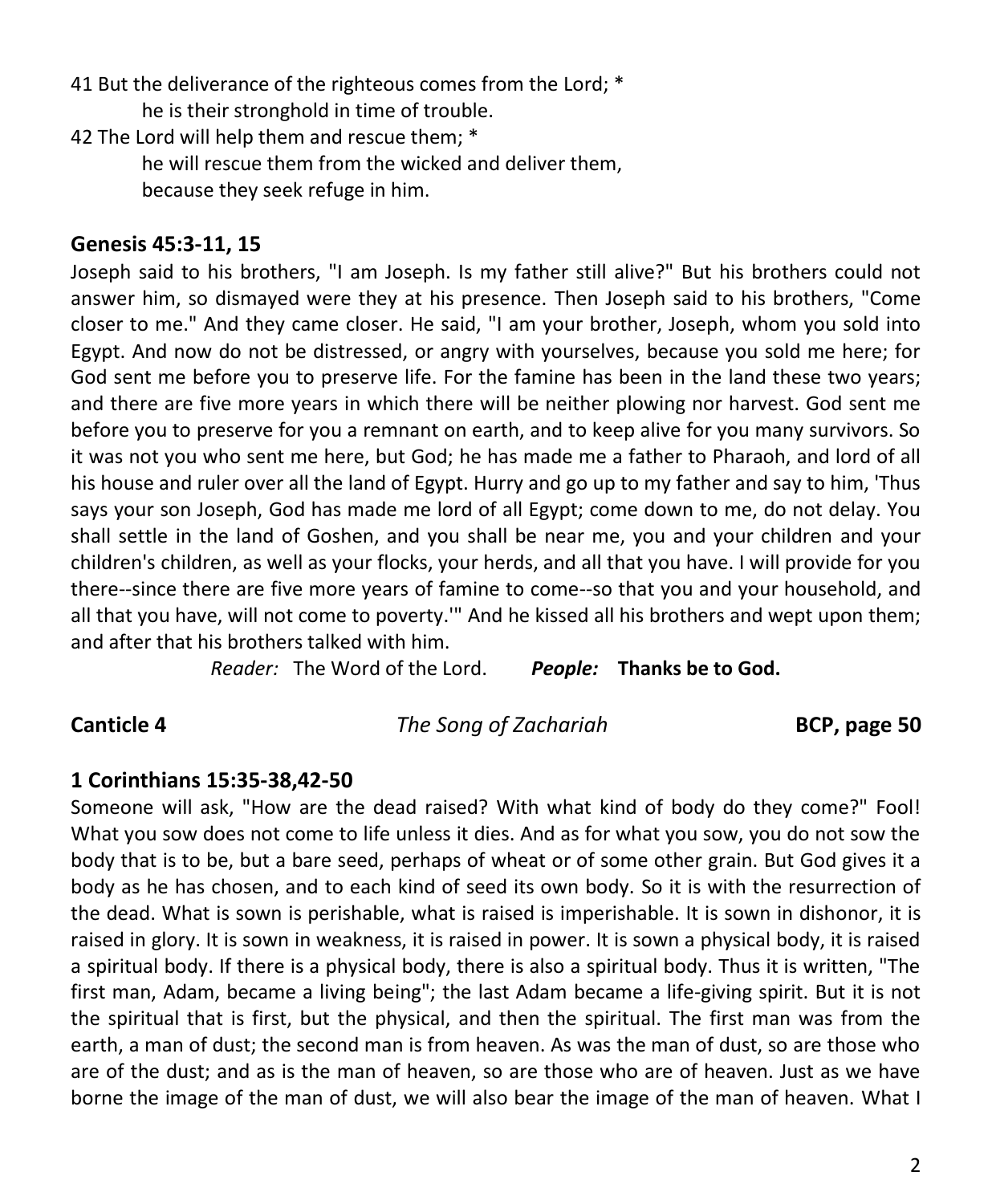am saying, brothers and sisters, is this: flesh and blood cannot inherit the kingdom of God, nor does the perishable inherit the imperishable.

*Reader:* The Word of the Lord. *People:* **Thanks be to God.**

**Canticle 7** *We Praise Thee* **BCP, page 52** 

# **Luke 6:27-38**

Jesus said, "I say to you that listen, Love your enemies, do good to those who hate you, bless those who curse you, pray for those who abuse you. If anyone strikes you on the cheek, offer the other also; and from anyone who takes away your coat do not withhold even your shirt. Give to everyone who begs from you; and if anyone takes away your goods, do not ask for them again. Do to others as you would have them do to you. "If you love those who love you, what credit is that to you? For even sinners love those who love them. If you do good to those who do good to you, what credit is that to you? For even sinners do the same. If you lend to those from whom you hope to receive, what credit is that to you? Even sinners lend to sinners, to receive as much again. But love your enemies, do good, and lend, expecting nothing in return. Your reward will be great, and you will be children of the Most High; for he is kind to the ungrateful and the wicked. Be merciful, just as your Father is merciful. "Do not judge, and you will not be judged; do not condemn, and you will not be condemned. Forgive, and you will be forgiven; give, and it will be given to you. A good measure, pressed down, shaken together, running over, will be put into your lap; for the measure you give will be the measure you get back."

*Reader:* The Word of the Lord. *People:* **Thanks be to God.** 

| The Apostles' Creed               | BCP, page 53  |
|-----------------------------------|---------------|
| <b>The Prayers</b>                | BCP, page 54  |
| The Prayers of the People Form VI | BCP, page 392 |
| <b>Suffrages A</b>                | BCP, page 55  |
|                                   |               |

# **Collect of the Day BCP, page 164**

O Lord, who hast taught us that all our doings without charity are nothing worth: Send thy Holy Ghost and pour into our hearts that most excellent gift of charity, the very bond of peace and of all virtues, without which whosoever liveth is counted dead before thee. Grant this for thine only Son Jesus Christ's sake, who liveth and reigneth with thee and the same Holy Ghost, one God, now and for ever. *Amen.*